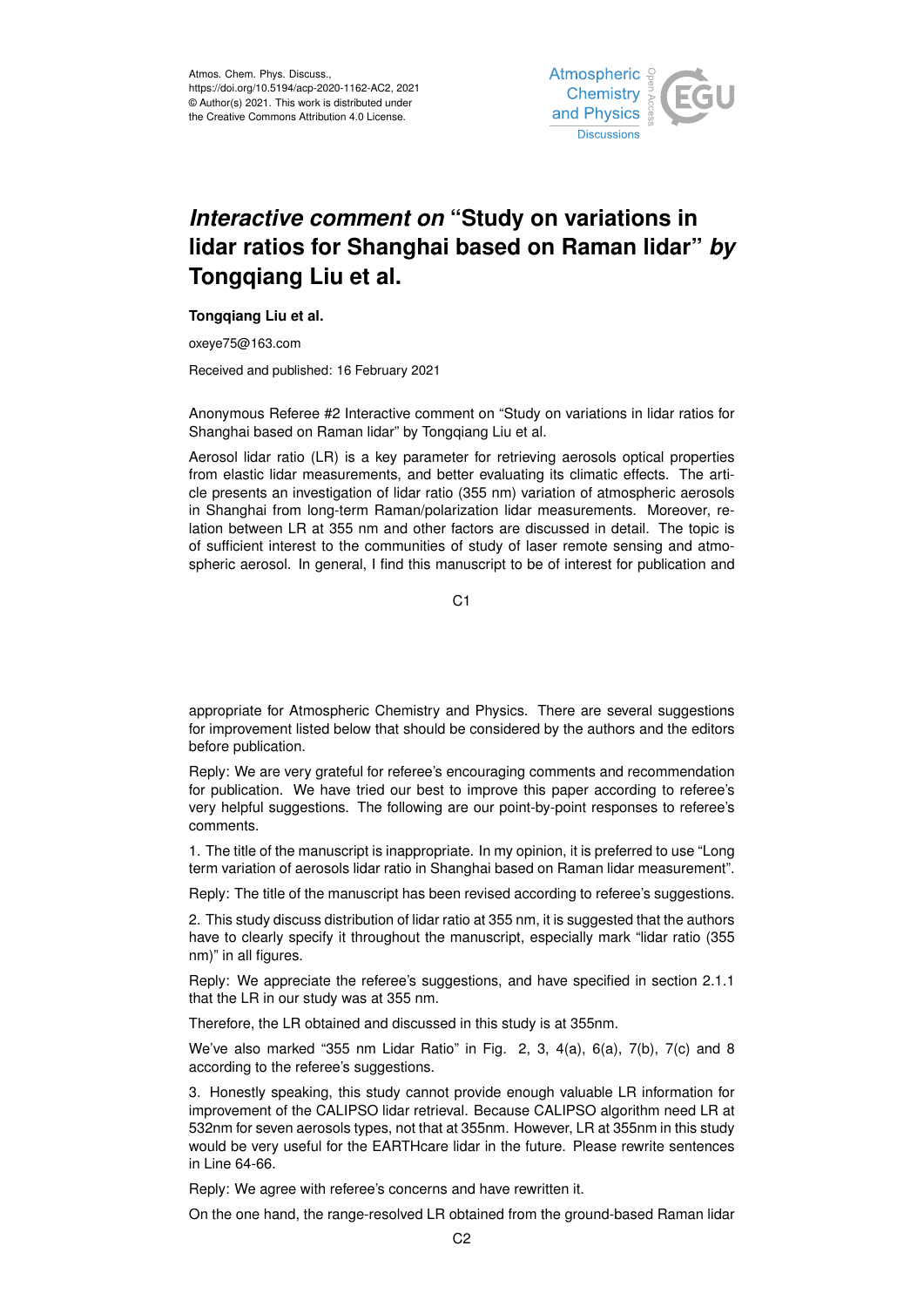can not only be used to compare with 355nm LR obtained from ATLID (Atmospheric LI-Dar) on the EarthCARE (Earth Clouds and Radiation Explorer) planned to be launched by ESA (European Space Agency) (Liu et al., 2020; Nicolae et al., 2018), but also can provides a reliable basis for the inversion hypothesis of elastic lidar in Shanghai and surrounding areas, and improves the products reliability from elastic lidar network such as the Asian dust and aerosol lidar observation network.

4. Line 60-61: combine citations to "Noh et al., 2007 and 2008". Similar to citations in line 118. Please check such problem throughout the manuscript.

Reply: We appreciate referee's reminding and have checked and revised the inappropriate citations throughout the manuscript.

In South Korea and Japan, some researches have also been carried out on the LR of the Asian dust and biomass burning aerosols based on Raman lidar (Murayama et al., 2004; Noh et al., 2007 and 2008).

Because Section 2.2 was compressed, the citations in line 118 were deleted.

5. Section 2: retrieved method of aerosol optical properties from Raman lidar is widely used and almost common knowledge among lidar community. The authors do not modify or improve the method in this study at all. So, it is suggested that section 2.2 could be compressed. More important information (such as lidar data correction) should be briefly introduce in section 2. For example, overlap correction is very important before retrieving LR from Raman lidar observation. Improper overlap correction would lead to large uncertainty.

Reply: The referee's comments are very valuable. We've compressed section 2.2 and added a brief introduction of lidar data pre-processing. Because signals in the incomplete overlap area were not used for retrieval, the overlap correction was not introduced in section 2.2.

Original signals need to be pre-processed before retrieval, including background sub-

C3

traction, photon counting signal dead-time correction, gluing, and overlap correction (D'Amico et al., 2016). The calculation of the glue coefficients used the method proposed by Newsom et al. (2009). In order to reduce the influence of incompletely overlapping detection areas of lidar on retrieved results, only signals in the complete overlap area were used for retrieval. In addition, affected by the location altitude of Raman lidar and the least square method used in the retrieval process, the lowest height of LR obtained by Raman method is 569.5m (ASL). Since Raman Lidar used in this study can detect the Raman scattering signal of 387nm nitrogen and signal-to-noise ratios of Raman signals in daytime are much lower than that in night time, the 355nm LR at night can be obtained through retrieval. The retrieval results of raw signals were counted by hour, and the hours with more than 15 minutes of retrieval results were regarded as effective observation hours. The retrieval results within the effective observation hours were averaged to obtain hourly average data. During observation period, data of 667 effective observation hours was obtained through retrieval and statistics. The monthly distribution is shown in Fig. 1.

6. LR is a really complicated parameter which not only depends on aerosol types. It is hard to identify aerosol type from LR only, without additional independent information. The authors claimed that dust aerosol is usually distributed around 1-2 km, according to range of LR variation. This conclusion is inconsistent with statement in line 193- 194. It should be noted that depolarization ratio can identify dust from other aerosol reasonably, rather than LR. Please rewrite the sentences.

Reply: We agree with referee's concerns. It is not accurate to identify aerosol types only by LR and we've deleted Table 1 and the analysis on aerosol type determined by LR in section 3.1.1.

The average LR from 0.5 km to 1km was  $68.2 \pm 19.5$  sr, which was in good agreement with the 355nm LR observed by Ferrare et al. (2001) in Oklahom, America. The mean value of LR was between 40 sr and 50 sr in the altitude range of 1 km–2 km, and the mean values of LR were usually less than 40 sr above 2km, which was related to low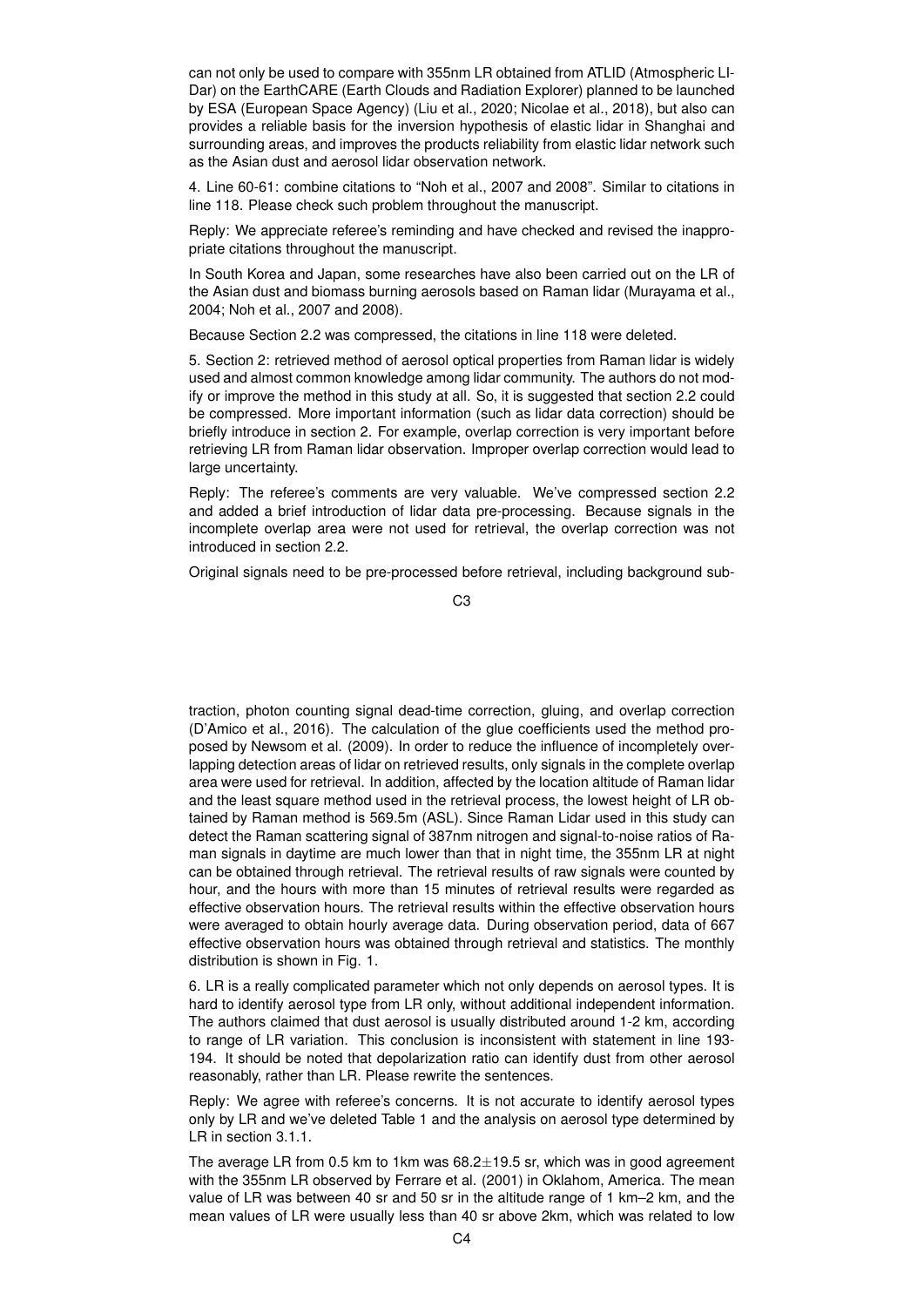aerosol concentration and low absorption efficiency of aerosols (Hänel et al., 2012; Hee et al., 2016).

Figure. 3 shows the frequency distribution of LR in the different altitude range. Overall, LR were widely distributed in the altitude range of 0.5 km–5 km. In most cases (about 90%) LR ranged from 10 sr to 80 sr with the highest frequency of 17.3% between 40 sr and 50 sr. It should be noted that the number of observations trailed off at larger LR and the frequency of abnormally large LR  $(> 90 \text{ sr})$  was about 4%. LR also had a wide distribution range within 0.5 km–2 km, and the frequency of 40 sr–50 sr was the highest (24.6%), which was similar to the range of 0.5 km–5 km. Large LR ( $> 60$  sr) were mainly distributed in the range of 0.5 km–2.0 km, suggesting that the aerosol in this height range had strongly absorbing ability. Although there were a few large LR (> 60 sr) above 2 km, LR was mainly distributed between 0 sr–40 sr with the highest frequency of 34% between 10 sr and 20 sr.

7. Page 9 line 247: I guess "an effort" should be "order".

Reply: We appreciate the referee's suggestions and have revised it. In order to further research the influences of wind directions on LR and its vertical distribution, cluster analysis of back trajectories was used to study the transport of atmospheric aerosols.

8. Page 12 line 343: change "667-hours" to '667-hour'.

Reply: We have revised it according to referee's suggestions. The aerosol LR at 355nm were retrieved, and the variations of LR and their influencing factors were analyzed in detail based on 667-hour data.

9. Figure 5: x-axis of this figure should be marked by date (not hour), so that readers easily understand seasonal variation of LR in Shanghai.

Reply: The x-axis of Figure 5 has been marked by date (Day/Month/Year) according to referee's suggestions.

10. Figure 6: it is well known that dust aerosols usually show large depolarization

 $C<sub>5</sub>$ 

ratio (DR). As descried by the authors, LR of dust is 40-60 sr. However, LR which corresponds to large DR are in range of 100-120 sr. Please explain the reason.

Reply: The referee's comments are very valuable. We have added some analysis to explain why LR which responses to large DR are in range of 100-120 sr in our manuscript.

It is worth noting that LR which responses to large depolarization ratio are in range of 100 sr–120 sr. Generally, the LR of dust aerosol with large depolarization ratio was between 40 sr and 60 sr (Murayama et al., 2004; Noh et al., 2007). Hee et al. (2016) found that 355nm LR of aged forest fire aerosols was relatively large, ranging from 80sr to120sr. And previous studies have found that some aged forest fire aerosols also show large depolarization ratios (Hu et al., 2019; Murayama et al., 2004). There might be two reasons for this phenomenon. One is that dust aerosols on the surface are lifted into the biomass burning plume (Müller et al., 2007), and the other is nonsphericity of particles due to coagulation of smoke particles during aging process (Reid et al., 1998). Therefore, the LR in the range of 100 sr–120 sr corresponds to large DR may be caused by aged forest fire aerosols.

11. Figure 9: Please mark the location of lidar site in all panels.

Reply: The location of lidar site has been marked by blue star in all panels in Figure 9 according to referee's suggestions.

12. The English of manuscript should be further improved before publication.

Reply: We appreciated the referee's suggestions. We reviewed the manuscript carefully and have tried our best to corrected grammatical errors and improve the English of the paper.

References

D'Amico, G., Amodeo, A., Mattis, I., Freudenthaler, V., Pappalardo, G., 2016. EAR-LINET Single Calculus Chain – technical – Part 1: Pre-processing of raw lidar data.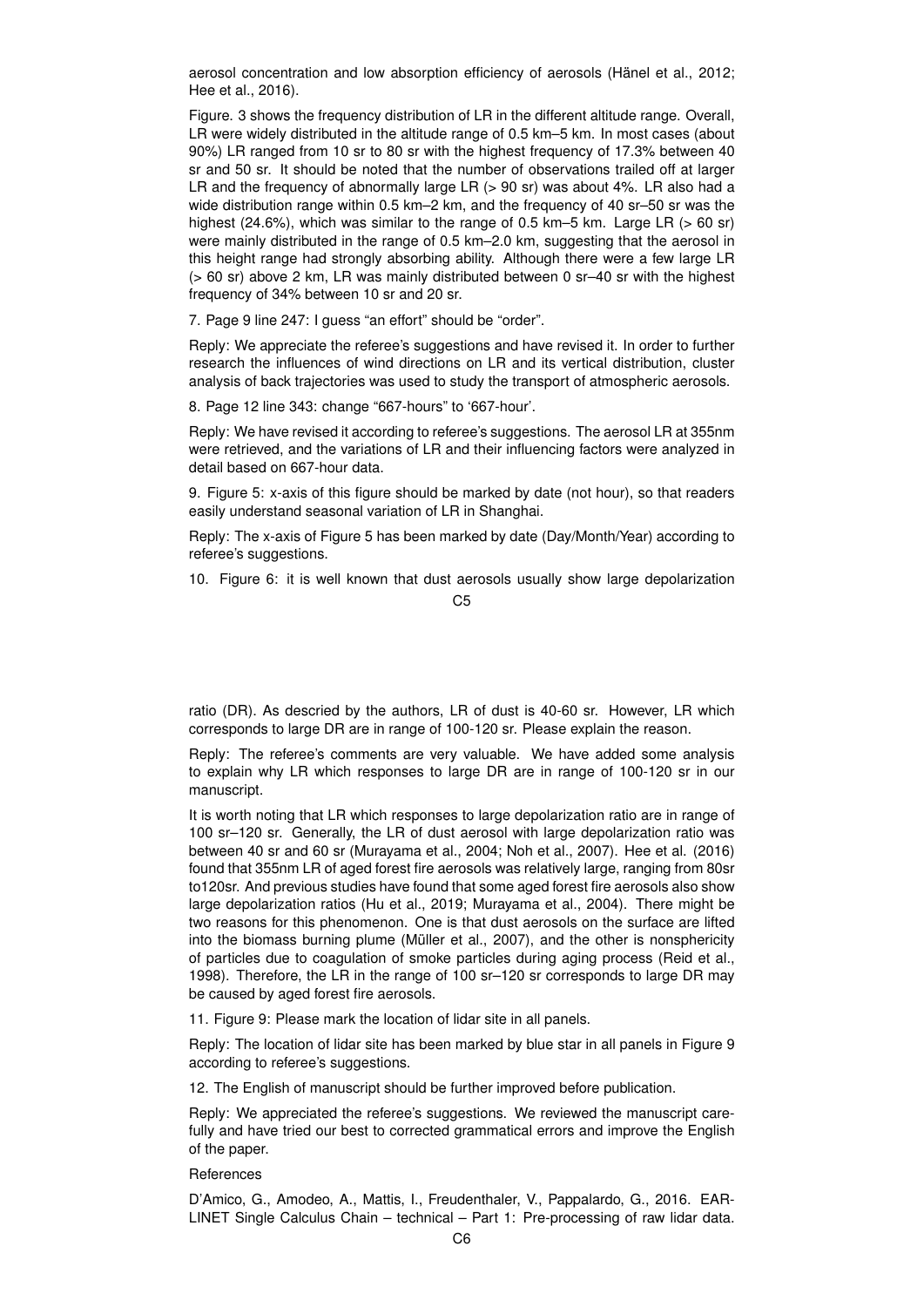Atmospheric Measurement Techniques 9, 491-507.

Ferrare, R.A., Turner, D.D., Brasseur, L.H., Feltz, W.F., Dubovik, O., Tooman, T.P., 2001. Raman lidar measurements of the aerosol extinction-to-backscatter ratio over the Southern Great Plains. Journal of Geophysical Research: Atmospheres 106, 20333-20347.

Hänel, A., Baars, H., Althausen, D., Ansmann, A., Engelmann, R., Sun, J.Y., 2012. One-year aerosol profiling with EUCAARI Raman lidar at Shangdianzi GAW station: Beijing plume and seasonal variations. Journal of Geophysical Research: Atmospheres 117, n/a-n/a.

Hee, W.S., Lim, H.S., Jafri, M.Z.M., Lolli, S., Ying, K.W., 2016. Vertical Profiling of Aerosol Types Observed across Monsoon Seasons with a Raman Lidar in Penang Island, Malaysia. Aerosol and Air Quality Research 16, 2843-2854.

Hu, Q., Goloub, P., Veselovskii, I., Bravo-Aranda, J.-A., Popovici, I.E., Podvin, T., Haeffelin, M., Lopatin, A., Dubovik, O., Pietras, C., Huang, X., Torres, B., Chen, C., 2019. Long-range-transported Canadian smoke plumes in the lower stratosphere over northern France. Atmos Chem Phys 19, 1173-1193.

Jacobson, M.Z., 1998. Studying the effects of aerosols on vertical photolysis rate coefficient and temperature profiles over an urban airshed. Journal of Geophysical Research: Atmospheres 103, 10593-10604.

Jacobson, M.Z., Kaufman, Y.J., 2006. Wind reduction by aerosol particles. Geophysical Research Letters 33.

Liu, B.M., Ma, Y.Y., Gong, W., Zhang, M., 2017. Observations of aerosol color ratio and depolarization ratio over Wuhan. Atmospheric Pollution Research 8, 1113-1122.

Liu, D., Kanitz, T., Ciapponi, A., Mondello, A., D'Ottavi, A., Mateo, A.B., Straume, A.- G., Voland, C., Bon, D., Checa, E., Alvarez, E., Bellucci, I., Do Carmo, J.P., Brewster, J., Marshall, J., Schillinger, M., Hannington, M., Rennie, M., Reitebuch, O., Lecrenier,

O., Bravetti, P., Sacchieri, V., De Sanctis, V., Lefebvre, A., Parrinello, T., Wernham, D., Wang, Y., Wu, Y., Gross, B., Moshary, F., 2020. ESA's Lidar Missions Aeolus and EarthCARE. EPJ Web of Conferences 237.

Luo, B., Minnett, P.J., Szczodrak, M., Nalli, N.R., Morris, V.R., 2020. Accuracy Assessment of MERRA-2 and ERA-Interim Sea Surface Temperature, Air Temperature, and Humidity Profiles over the Atlantic Ocean Using AEROSE Measurements. J Climate 33, 6889-6909.

Müller, D., 2003. Saharan dust over a central European EARLINET-AERONET site: Combined observations with Raman lidar and Sun photometer. Journal of Geophysical Research 108.

Müller, D., Ansmann, A., Mattis, I., Tesche, M., Wandinger, U., Althausen, D., Pisani, G., 2007. Aerosol-type-dependent lidar ratios observed with Raman lidar. Journal of Geophysical Research 112.

Murayama, T., Müller, D., Wada, K., Shimizu, A., Sekiguchi, M., Tsukamoto, T., 2004. Characterization of Asian dust and Siberian smoke with multi-wavelength Raman lidar over Tokyo, Japan in spring 2003. Geophysical Research Letters 31.

Newsom, R.K., Turner, D.D., Mielke, B., Clayton, M., Ferrare, R., Sivaraman, C., 2009. Simultaneous analog and photon counting detection for Raman lidar. Appl Opt 48, 3903-3914.

Nicolae, D., Donovan, D., Zadelhoff, G.-J.v., Daou, D., Wandinger, U., Makoto, A., Vassilis, A., Balis, D., Behrendt, A., Comeron, A., Gibert, F., Landulfo, E., McCormick, M.P., Senff, C., Veselovskii, I., Wandinger, U., 2018. Earthcare atlid extinction and backscatter retrieval algorithms. EPJ Web of Conferences 176.

Noh, Y.M., Kim, Y.J., Choi, B.C., Murayama, T., 2007. Aerosol lidar ratio characteristics measured by a multi-wavelength Raman lidar system at Anmyeon Island, Korea. Atmospheric Research 86, 76-87. Reid, J.S., Hobbs, P.V., Ferek, R.J., Blake, D.R.,

 $C<sub>2</sub>$